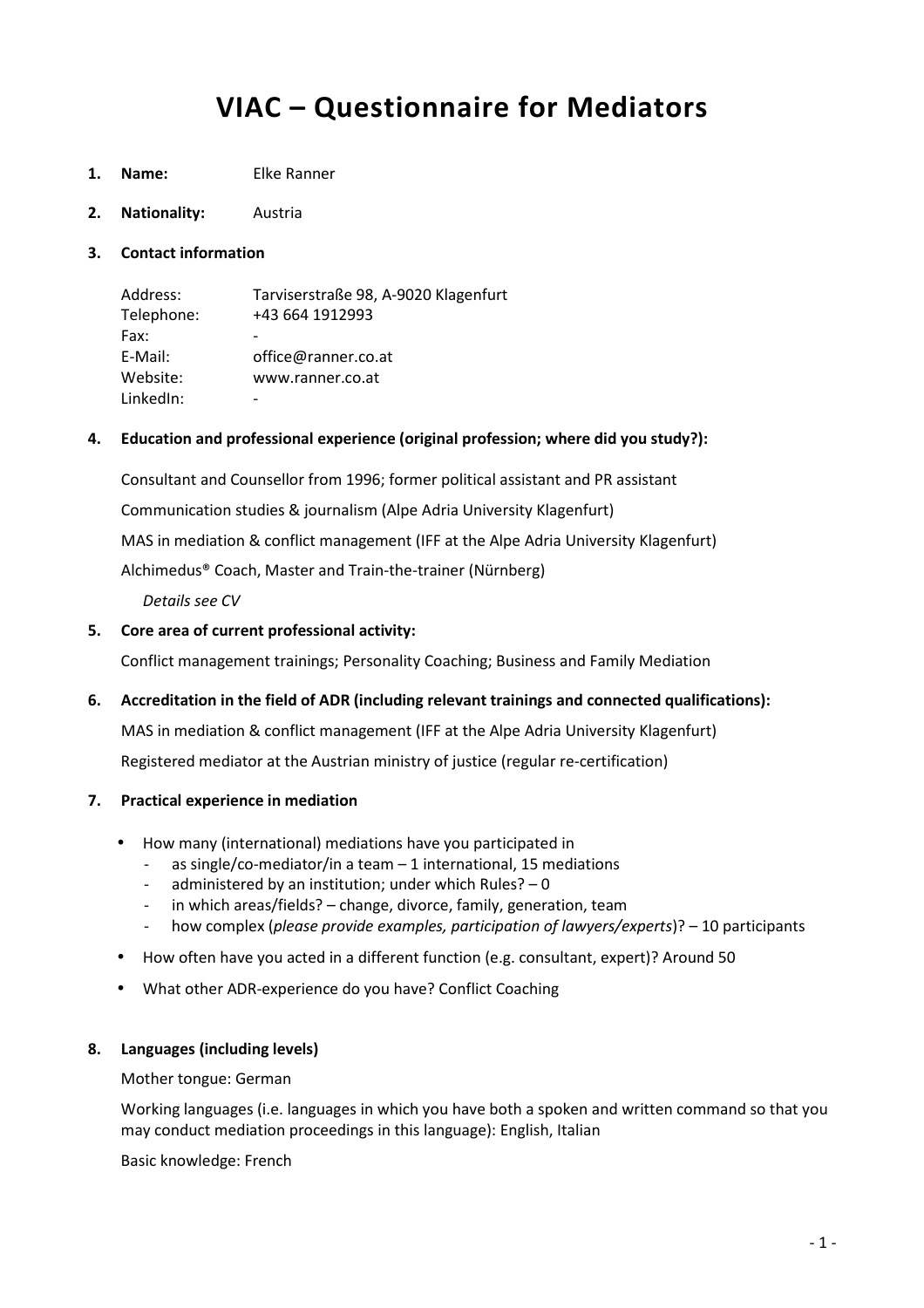#### **9. Style of mediation**

*Where do you see yourself? Please tick box as appropriate or indicate your preferred style.* 



- *Mainly facilitative* 

#### **INTERACTION DIMENSION**

*©* Alexander, Nadja (2011) "The Mediation Meta-Model - the realities of mediation practice," *ADR Bulletin*: Vol. 12: No. 6, Article 5. Available at: http://epublications.bond.edu.au/adr/vol12/iss6/5; *see also here for a detailed description of the 6 mediation styles.* 

#### **10. Please describe aspects of your personality which could be interesting to clients you are going to mediate; what would former clients emphasize in your work?**

Very appreciative, friendly, high general experience, solution focus, trustworthy

#### **11. Publications and other activities in ADR related matters**

#### **(e.g. training sessions, seminars, conferences, articles and others):**

Conflict management trainings; Communications for mediators training; Conflict Coaching

#### **12. Memberships in mediation institutions / functions in mediation institutions/organizations:**

Leader and Speaker of the Carinthian Experts Group for Business Mediation (WKO)

#### **13. Special expertise or specializations (***please list a maximum of three***) in your ADR-practice:**

Family business, team conflicts, participative models in communities

#### **14. Soft Skills (e.g. intercultural competences):**

Communicative, empathetic, intercultural experiences with Italy and the USA

#### **15. How do you ensure your professional quality (e.g. coaching, practice supervision, etc?**

Regular personal coaching and supervision, regular intervision with colleagues of the Experts Group for Business Mediation

#### 16. **Date of birth:** Mav 22<sup>nd</sup>, 1968

I have completed this questionnaire to the above to the best of my knowledge and believe it is accurate. I understand that the above information will be used for VIAC's internal use and may be given to interested persons or may be published on VIAC's website.

Col Chamer

Date and signature January 23rd, 2017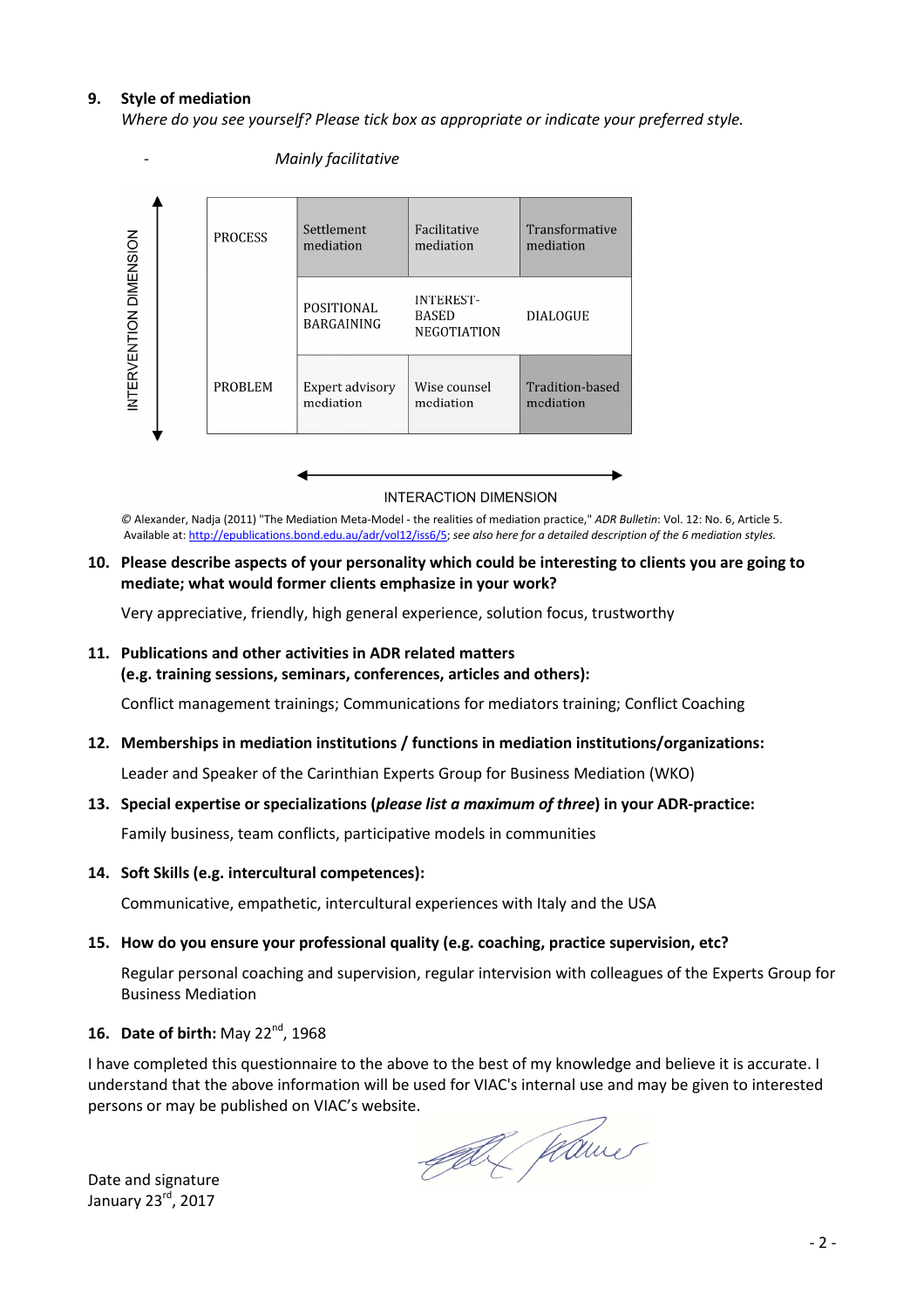

# **ranner communications**<br>COACHING A TRAINING A MEDIATION

# Profil – Mag.<sup>a</sup> Elke Ranner MAS

## Persönliche Daten

- Geboren: 1968 in Klagenfurt am Wörtherseee
- $\checkmark$  Wohnhaft in: Klagenfurt am Wörthersee
- Freizeitaktivitäten: Laufen, Lesen, Kater Carlo, Kino, Musik, Reisen
- $\checkmark$  Stärken: Empathie, Flexibilität, Genauigkeit, Lösungsorientierung uvm.

## Aus- und Weiterbildungen

- $\checkmark$  Studium der Publizistik und Kommunikationswissenschaften (AAU Klgft.)
- $\checkmark$  Master Universitätslehrgang MAS Soziale Kompetenz für Mediation und Konfliktmanagement in Wirtschaft, Familie, Verwaltung und Umwelt (IFF Klgft.)
- $\checkmark$  Corporate Consult Lehrgang Wirtschaftstrainerin und Business Coach (AAU Klgft.)
- $\overline{P}$  Ausbildungen zur strategischen Politikberatung (POLAK Wien)
- $\checkmark$  Ausbildungen im lösungsorientierten (Peter Szabó), hypnosystemischen (Gunther Schmidt) und Selfness Coaching (IFZ)
- $\checkmark$  Führungskräftetraining "Gewaltfreie Kommunikation" (Marshall Rosenberg)
- $\checkmark$  Führungskräftetraining "Start Leading" (Manfred Winterheller)
- $\checkmark$  Moderationstraining "Dynamic Facilitation" (Jim Rough)
- $\checkmark$  Projektmanagement "Betriebliche Gesundheitsförderung" (Christian Scharinger)
- $\checkmark$  Alchimedus<sup>®</sup> Master (Sascha Kugler)

## Arbeitsschwerpunkte

- $\checkmark$  Selbstständige Unternehmensberaterin, zertifizierte Trainerin, Coach, eingetragene Mediatorin nach § 8 Zivilrechts-Mediationsgesetz
- $\checkmark$  Spezialisiert im systemischen Coaching auf Alchimedus®-Potentialanalysen von Führungskräften, Nachwuchsführungskräften, MitarbeiterInnen und Teams
- $\checkmark$  Individuelle Begleitung von Einzelpersonen u.a. zu folgenden Themen: Bewerbung, Hearingvorbereitung, Karrieremanagement, Resilienz, Work-Life-Balance
- $\checkmark$  Seminare und Workshops u.a. zu folgenden Themen: Betriebliche Gesundheitsförderung, Kommunikation, Beschwerde- und Konfliktmanagement, Persönlichkeitsund Teamentwicklung, Moderation und Präsentation, Öffentlichkeitsarbeit
- $\checkmark$  Business English & L'italiano per il turismo e la Gastronomia Coachings & Trainings
- $\checkmark$  Moderation von Strategieklausuren und Teambesprechungen

## Referenzen (Auszug)

 $\checkmark$  ARHIS, bit management, Bio Austria, Brauunion, Die Neuen Akademien, Industriellenvereinigung, Kärntner Woche, Kleine Zeitung, Hotel Ronacher, ÖVP Kärnten, Schmid Industrieholding, Sonnenkraft Austria, Trigon, WIKI, WKK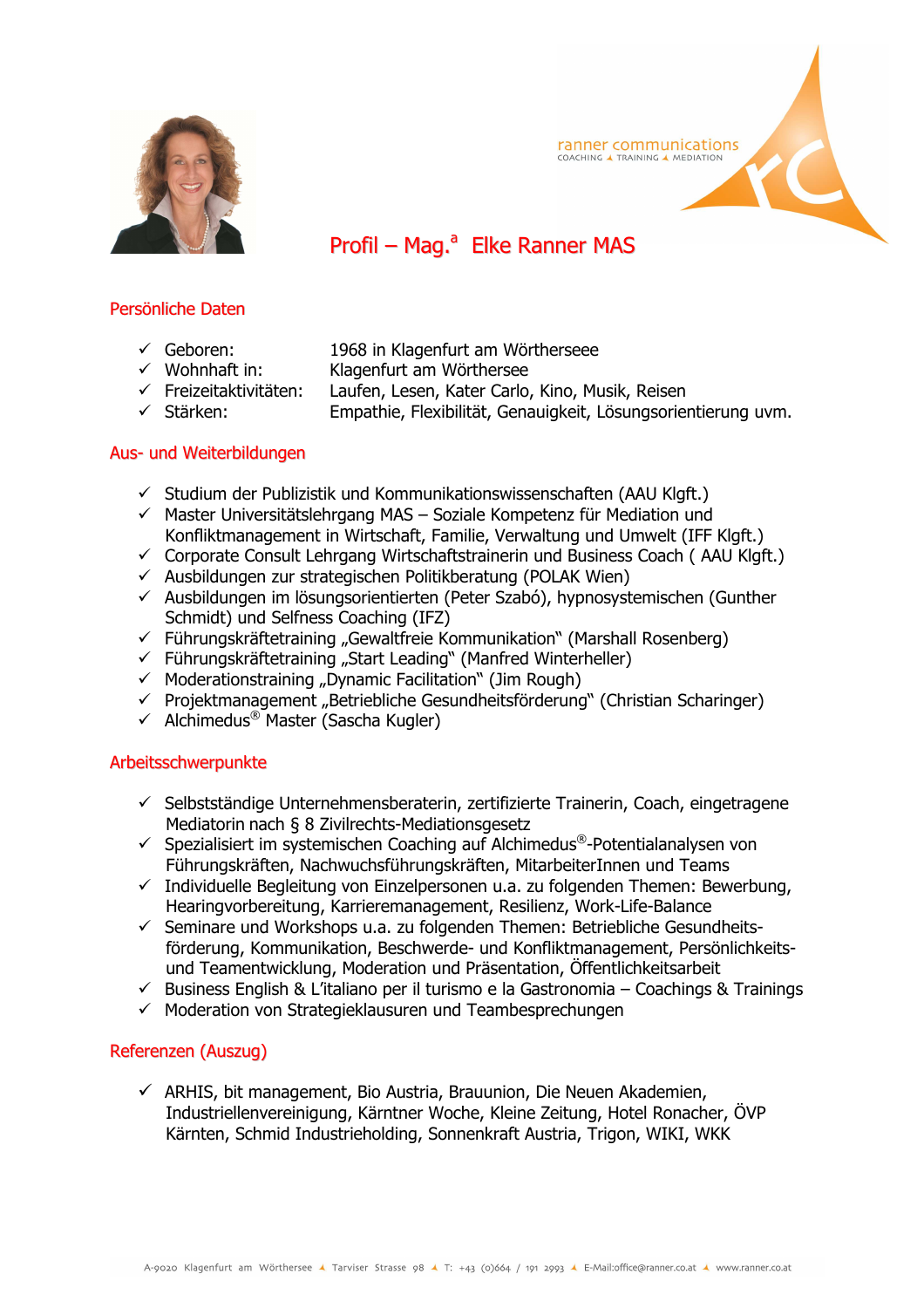# Curriculum Vitae

Mag. Elke Ranner MAS



#### $\overline{a}$ Persönliche Daten

| Adresse:         | Neckheimgasse 26/35, A-9020 Klagenfurt am Wörthersee |
|------------------|------------------------------------------------------|
| E-Mail-Adresse:  | office@ranner.co.at                                  |
| Telefon:         | $(+43)$ 664 - 19 12 993                              |
| Nationalität:    | Österreich                                           |
| Geburtsort/-tag: | Klagenfurt, 22. Mai 1968                             |
| Familienstand:   | Ledig                                                |

# Aus- und Weiterbildung

| 09/15-12/15 | Alchimedus <sup>®</sup> Performance Trainerin (Jürgen Röder)                                                                                                                                                                        |
|-------------|-------------------------------------------------------------------------------------------------------------------------------------------------------------------------------------------------------------------------------------|
| 12/10-10/11 | Zertifizierte Alchimedus Beraterin (Sascha Kugler)                                                                                                                                                                                  |
| 08/09-11/10 | Selfness Coach Lehrgang (Institut für Zukunftskompetenzen)                                                                                                                                                                          |
| 04/06-12/06 | Kombinationslehrgang TrainerIn & Coach (Corporate Consult)<br>an der Universität Klagenfurt; Abschluss mit ausgezeichnetem<br>Erfolg                                                                                                |
| 09/03-06/05 | Master Universitätslehrgang MAS "Soziale Kompetenz für<br>Mediation und Konfliktmanagement in Wirtschaft, Familie,<br>Verwaltung und Umwelt" (The European General Mediator -<br>EGM) am IFF Klagenfurt; Abschluss mit Auszeichnung |
| 10/99-04/04 | Studium der Publizistik und Kommunikationswissenschaft an<br>Klagenfurt mit dem Schwerpunkt<br>Universität<br>der<br>Organisationskommunikation; Abschluss mit Auszeichnung                                                         |
| 10/86-06/88 | <i>European Secretarial Academy</i> (ESA) in Wien                                                                                                                                                                                   |
| 09/78-05/86 | BG und BRG Jergitschstraße (Neusprachliches Gymnasium) in<br>Klagenfurt: Matura mit gutem Erfolg                                                                                                                                    |